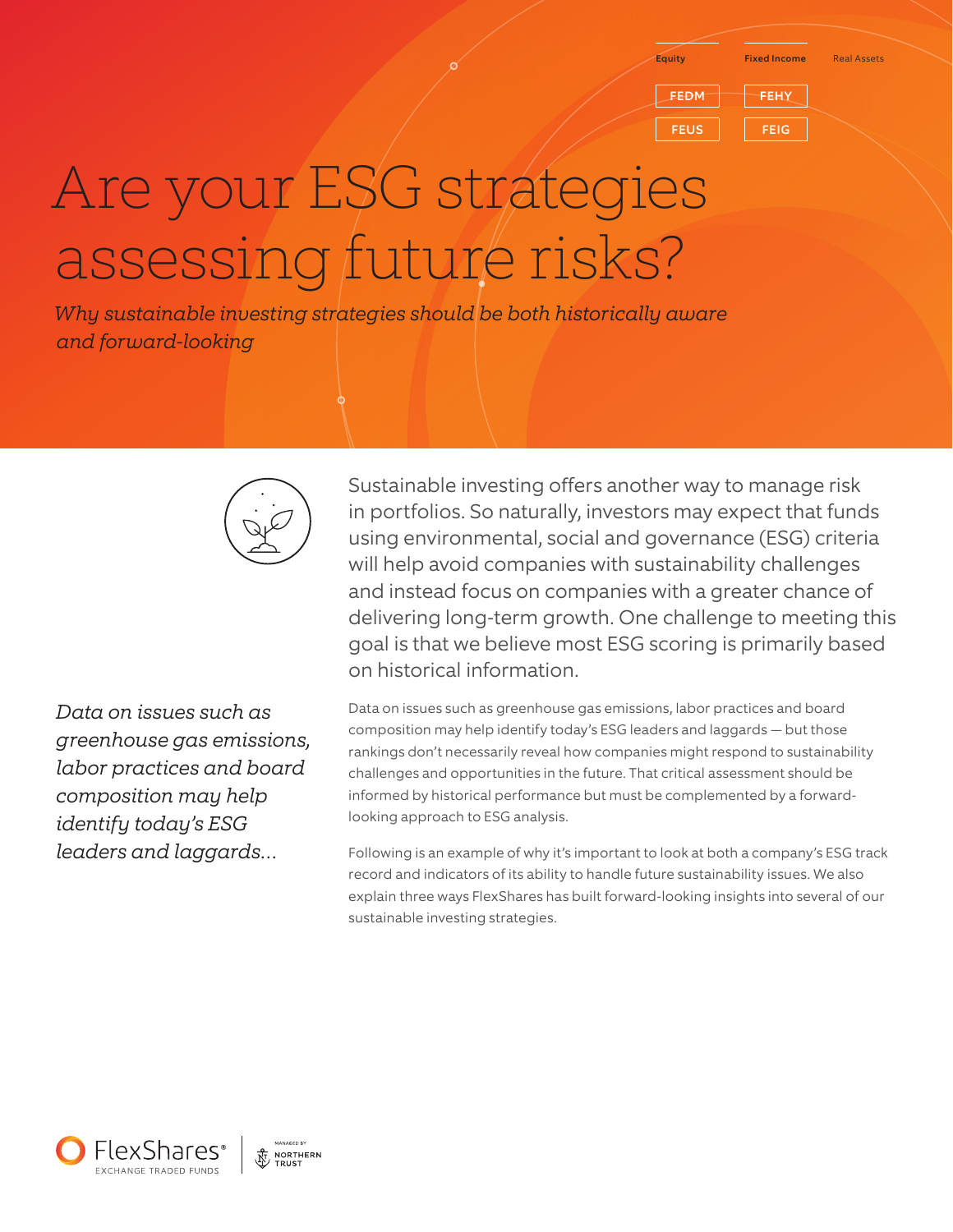

## COMPANIES WITH SIMILAR ESG ISSUES BUT DIFFERENT TRAJECTORIES

Imagine two companies operating in the same sector, both with similar past employee health & safety problems. Based on this information, these companies have the same risks and so may have been given similar scores through frameworks that are looking just through this lens.

But if we look more closely, we can see Company A, is continuing to operate business as usual, while Company B has developed a new series of training programs and safety protocols in its facilities. It has also established board-level oversight of these issues, with annual auditing to assess compliance.

In this case, Company B is taking proactive steps to safeguard its business from future liability and work stoppages, and potentially helped to improve employee morale in the process. We believe that the long-term outlook from a sustainability perspective for Company B is quite different from that of Company A — an important consideration for us when building an ESG-focused fund.

# THREE WAYS TO ASSESS POTENTIAL FUTURE SUSTAINABILITY

While there is no way to predict the future, we believe these three methods can help gauge how companies are positioned relative to sustainability issues over the long term:

# 1. Analyzing future carbon risk

Climate change is forcing the world to transition to a low-carbon economy. How this transition might hurt or help a company's performance depends on its exposure to climate- and carbon-related risks.

FlexShares' ESG & Climate strategies start with historical analysis of a company's carbon intensity by measuring:



This current exposure is complemented by a forward-looking assessment of exposure to future carbon-related risks. For example, utilities that are proactively shifting away from fossil fuels and toward renewable energy would exhibit a lower carbon-risk score.

This approach may help an index to avoid companies that may hurt long-term portfolio performance, while tilting toward companies that could be better positioned to handle the transition to a low-carbon economy.

*Climate change is forcing the world to transition to a low-carbon economy.*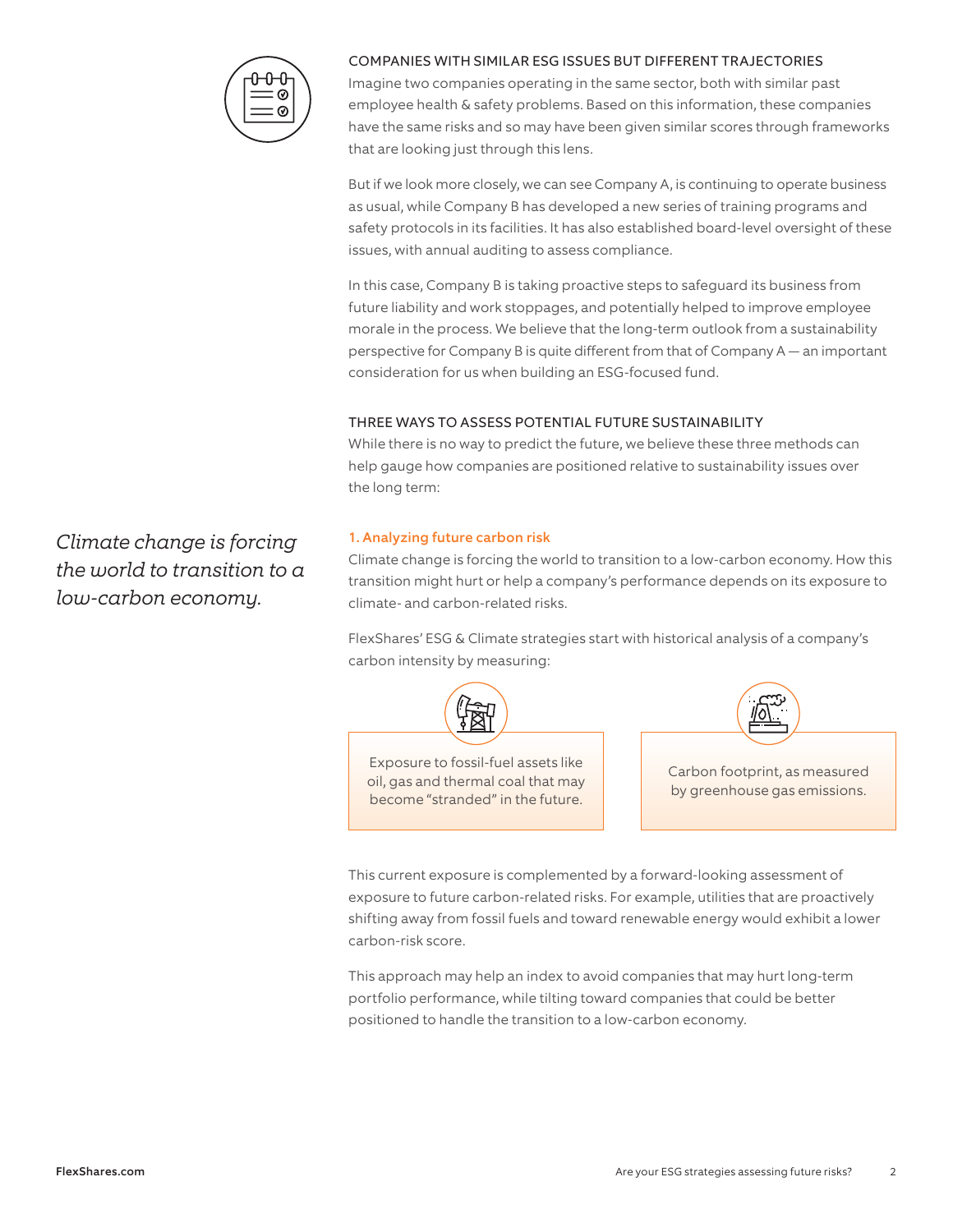# *Strong corporate governance is critical for financial management.*

## 2. Emphasizing corporate governance

Strong corporate governance is critical for financial management. It can also signal how effectively a company is managing sustainability issues. We look closely at governance indicators, such as:



Governance issues are critical to balancing short-term corporate performance with long-term shareholder interests. That's why we give governance metrics a meaningful weight in the proprietary Northern Trust ESG Vector Score that drives portfolio construction in several FlexShares ESG strategies.

3. Using a consistent, forward-looking risk assessment framework for all ESG issues The recommendations from the Task Force on Climate Related Financial Disclosures (TCFD) established a series of best practices for companies to manage and mitigate their climate-related risks. The core elements of this framework examine:



*The recommendations from the Task Force on Climate Related Financial Disclosures (TCFD) established a series of best practices for companies to manage and mitigate their climate-related risks.*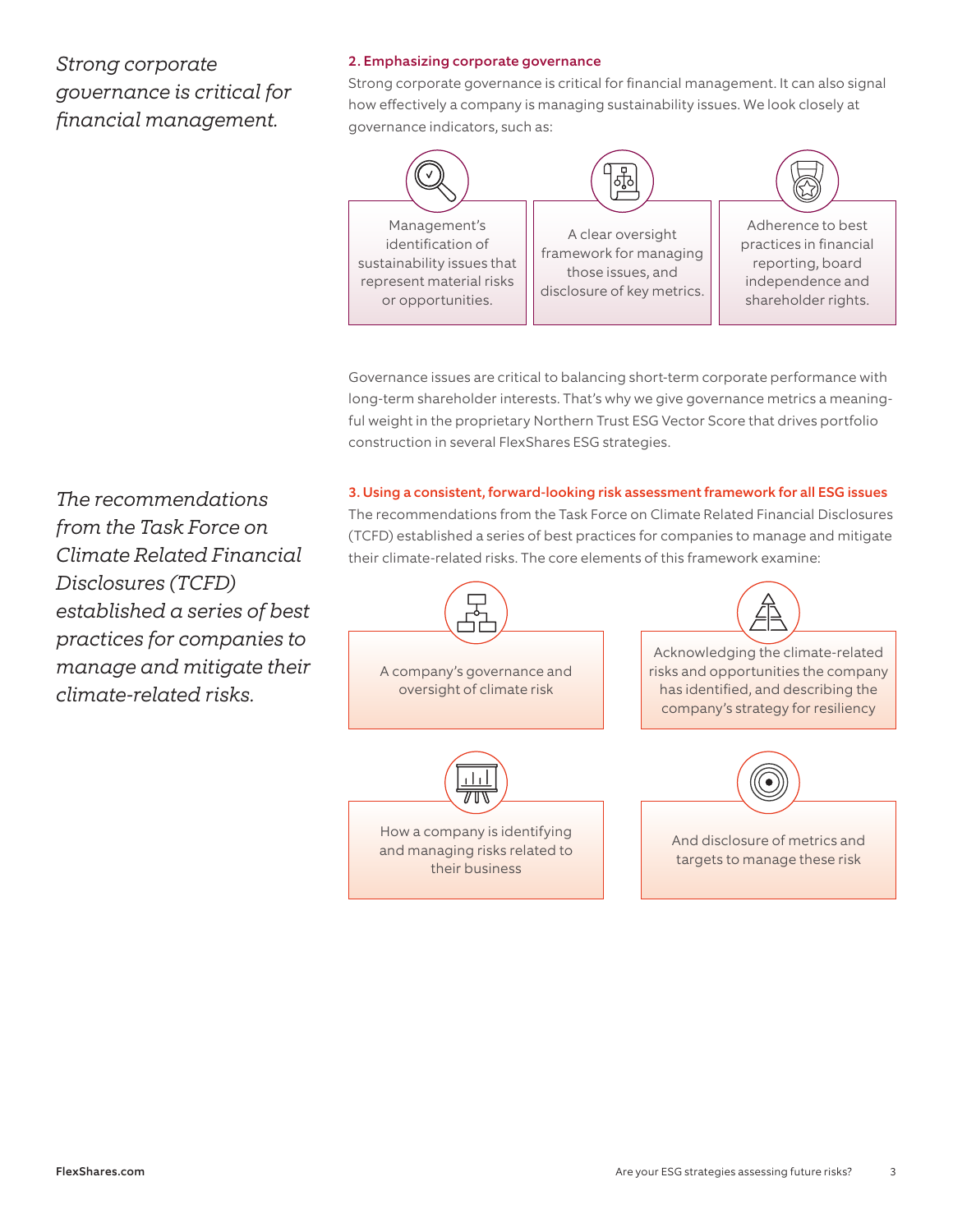

*As ESG reporting continues to evolve, we can incorporate new data that may further clarify a company's sustainability today, and in the future.* 

We believe this approach represents best practices for managing all material sustainability risks a company faces, whether related to health and safety, raw material sourcing or business ethics. That's why we adapted the framework to apply to all issues, not simply climate, as part of the Northern Trust ESG Vector Score. We believe that having an approach that combines an historical assessment with forward-looking insights provides a consistent way to measure the potential direction of a company's ESG risks and opportunities relative to its peers on longterm sustainability risks and opportunities.

Our thinking is that using a standardized framework has other forward-looking benefits: As ESG reporting continues to evolve, we can incorporate new data that may further clarify a company's sustainability today, and in the future. We believe these insights will provide advisors and their clients additional ways to thoughtfully manage long-term investment risks and opportunities.

#### For more on sustainable investing, see our blog post:

• [ESG Investing Takes Center Stage in Portfolios](https://blog.flexshares.com/esg-investing-takes-center-stage-in-portfolios)

# For more on FlexShares' sustainable investing strategies, see our fund pages:

- [FlexShares ESG & Climate US Large Cap Core Index Fund \(FEUS\)](https://www.flexshares.com/funds/FEUS)
- [FlexShares ESG & Climate Developed Markets ex-US Core Index Fund \(FEDM\)](https://www.flexshares.com/funds/FEDM)
- [FlexShares ESG & Climate High Yield Corporate Core Index Fund \(FEHY\)](https://www.flexshares.com/funds/FEHY)
- [FlexShares ESG & Climate Investment Grade Corporate Core Index Fund \(FEIG\)](https://www.flexshares.com/funds/FEIG)

# FIND OUT MORE

The FlexShares approach to investing is, first and foremost, investor-centric and goal oriented. We pride ourselves on our commitment to developing products that are designed to meet real-world objectives for both institutional and individual investors. If you would like to discuss the attributes of any of the ETFs discussed in this report in greater depth or find out more about the index methodology behind them please don't hesitate to call us at 1-855-FlexETF (1-855-353-9383).